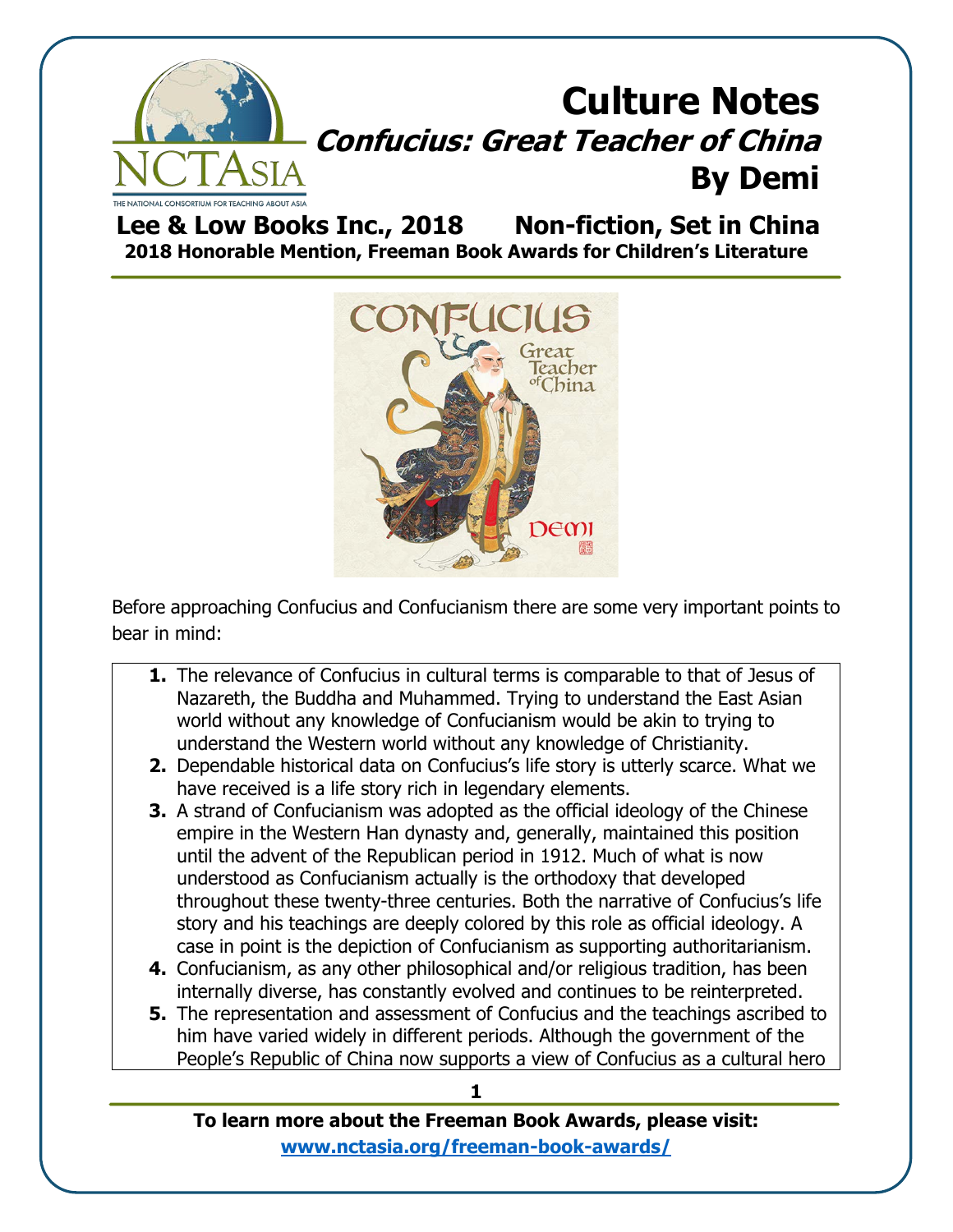

### **Lee & Low Books Inc., 2018 Non-fiction, Set in China 2018 Honorable Mention, Freeman Book Awards for Children's Literature**

and has invested in the creation of Confucius Centers worldwide, just 60 years ago, during the Chinese Cultural Revolution (1966-1976), he was vilified by communist leaders as a symbol of decadence and a champion of the feudal system that had prevented China from progressing.

**6.** Confucius did not write anything himself, rather, the teachings ascribed to him were recorded by his disciples and their disciples.

In what follows, you will find some more details about these points but first we need to place Confucius in his historical context.

#### **Historical context in a nutshell**

What we now call China has a very long history. In fact, China is considered one of the four great ancient civilizations of the world (the other three being, Babylon, Egypt and India). Its Neolithic cultures are dated as far back as 10,000 BCE while its dynastic period probably started around 2100 BCE and lasted until the advent of the Republican period in 1912. One of the characteristics of the dynastic history of China is that periods of unity were often followed by periods of deep fragmentation. Such was the case of the Zhou (pronounced: "joe") Dynasty (1046-256 BCE), into which Confucius was born in 551 BCE. Whereas the first part of the dynasty—the Western Zhou (1046-771 BCE)—was a period of unity, peace, and great social and economic development, the second part—the Eastern Zhou (771-256 BCE)—was characterized by constant vying and warring among the principalities that rejected the authority of the Zhou court and proclaimed themselves independent kingdoms. The Eastern Zhou is also divided into two periods, the Spring and Autumn Period (ca. 770 to 479 BCE), and the Warring States (ca. 475 to 221 BCE).

Confucius witnessed the chaos and decadence of the Spring and Autumn Period and saw his mission as aiding in the recovery the ways of the Western Zhou, that in his view represented the Golden Age. The Confucian Dao (Way) was in fact the normative sociopolitical order of the early Zhou. Although it is true that the Eastern Zhou was one of the bloodiest periods of Chinese history, it was also one of the most intellectually productive. Indeed, Confucianism was one of the so-called Hundred Schools of Thought, that included, Daoism, Legalism, Mohism, the Yinyang school, etc. Each of them offered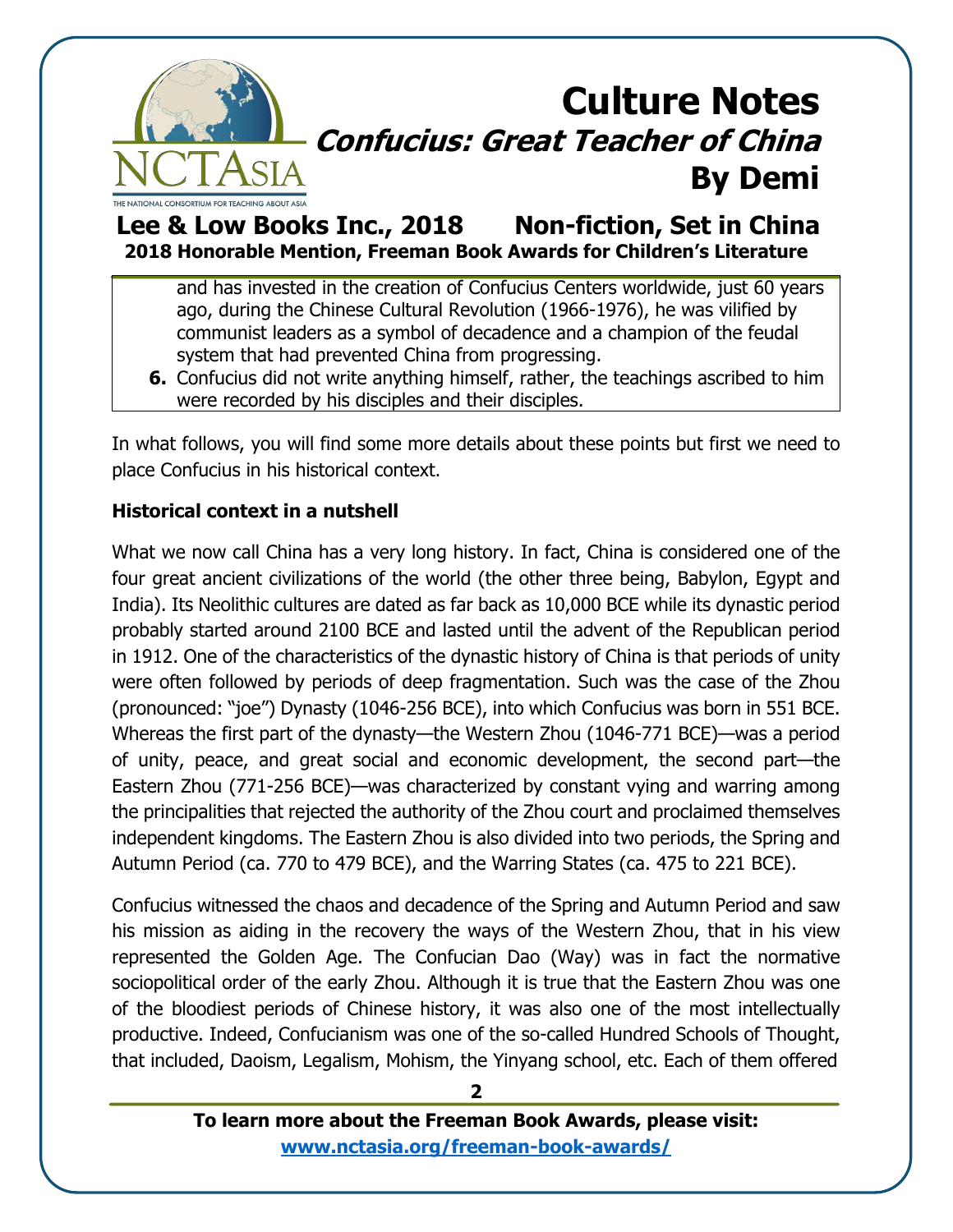

**Lee & Low Books Inc., 2018 Non-fiction, Set in China 2018 Honorable Mention, Freeman Book Awards for Children's Literature**

a path to solve the ills of their time. Confucius was aware of them and we find him explicitly or implicitly debating with and responding to these other views.

#### **The Book**

Demi, the author, presents Confucius as a great teacher, and gives quite a nuanced account of his teachings. Her account is, in general, accurate and reliable but as any other non-academic account of Confucius's life the author had to make many choices about the sources and competing versions. She has made an excellent choice of quotations and has adapted some of them for the benefit of a younger audience.

#### **Confucius's Life Story**

Demi starts off by briefly narrating the legend about Confucius's conception. This is a good reminder that Confucius's life story is shrouded in myth and legend. Indeed, there is very scarce data about his life that can be considered historically reliable. Just as is the case for other spiritual leaders, his life story was embellished by his followers with myths and legends that depict him as a superhuman.

This brief narrative also gives us an opportunity to discuss the complex topic of mythology. Myths are often presented as sheer fiction and/or a lesser form of knowledge in comparison to science. I often encounter this bias in college students and observe how this view has the detrimental consequence of feeding a lack of appreciation for other modes of thinking and for other cultures, which are often seen as lesser in comparison to modern Western scientific culture. By teaching about myths as stories that arise from human creativity, and the desire to express profound spiritual insights into a language that is as much memorable as it is appealing to our senses and emotions, we can invite students to think and imagine with them and explore their rich symbolism. For instance, in the conception narrative we encounter one of the most significant mythical beings in Chinese culture, the *qilin* (麒麟, pronounced: "chee-lean"). As it is correctly depicted in the book, the *gilin* is a one-horned animal that resembles a dragon but has feet similar to those of a horse and a tail similar to that of a lion. Its appearance was considered an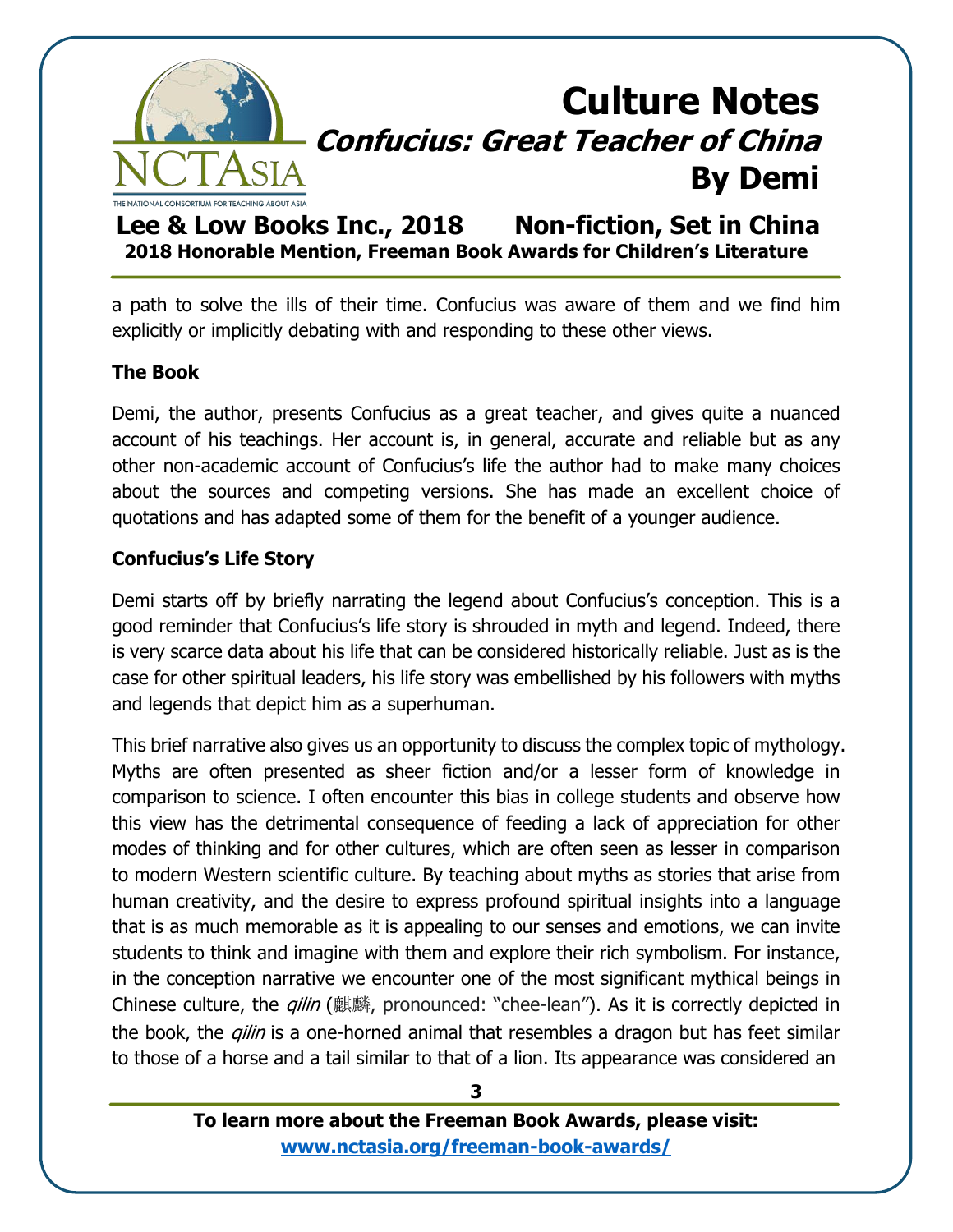

### **Lee & Low Books Inc., 2018 Non-fiction, Set in China 2018 Honorable Mention, Freeman Book Awards for Children's Literature**

auspicious political omen and it became one of the four benevolent creatures of folklore. We can see that not too subtly Confucius is presented as a *gilin*, a being characterized by kindness and goodness, that ushers in peace, and expresses the hope that harmony and order could be restored and the chaos of war could be overcome.

The author correctly establishes that there are differing, even at times contradictory, legends about Confucius, so much so that according to some narratives Confucius was quite an ugly looking baby while in others he was a handsome child. Even the earliest source of Confucius's life story, a chapter of *Records of the Grand Historian* by Sima Qian (c. 145-86 BCE) (pronounced: "see-mah | chee-an") includes various disparate versions that were already current then. Having parsed the available sources, the prominent sinologist, J. D. Spence aptly summarized the kernel of what we know with some certainty about Confucius:

The scraps of information about Confucius are so slight that they barely give us an outline, let alone a profile, of the man […]. We are almost certain that he was born in 551 B.C. We have a definite year of death, 479 B.C. He was born in the kingdom of Lu, one of the many small states into which China was then divided and which corresponds roughly to the area of modern Shandong province. His parents may have had aristocratic roots, but they were neither prominent nor wealthy, and though Confucius received a good education in historical and ritual matters, his parents died when he was young, and the youth had to fend for himself. He acquired a number of skills: in clerical work, music, accounting, perhaps in charioteering and archery, and in certain 'menial activities' on which we have no other details. Sometime between 507 and 497 B.C. he served in the state of Lu in an office that can be translated as 'police commissioner' and that involved hearing cases and meting out punishments. Before and after that stint of service he traveled to various neighboring states, seeking posts as a diplomatic or bureaucratic adviser but meeting with little success. Because of some feud he was, for a time, in mortal danger, but he handled himself with calmness and courage. He married and had one son and two daughters. His son predeceased him, but

**To learn more about the Freeman Book Awards, please visit: [www.nctasia.org/freeman-book-awards/](https://nctasia.org/freeman-book-awards/)**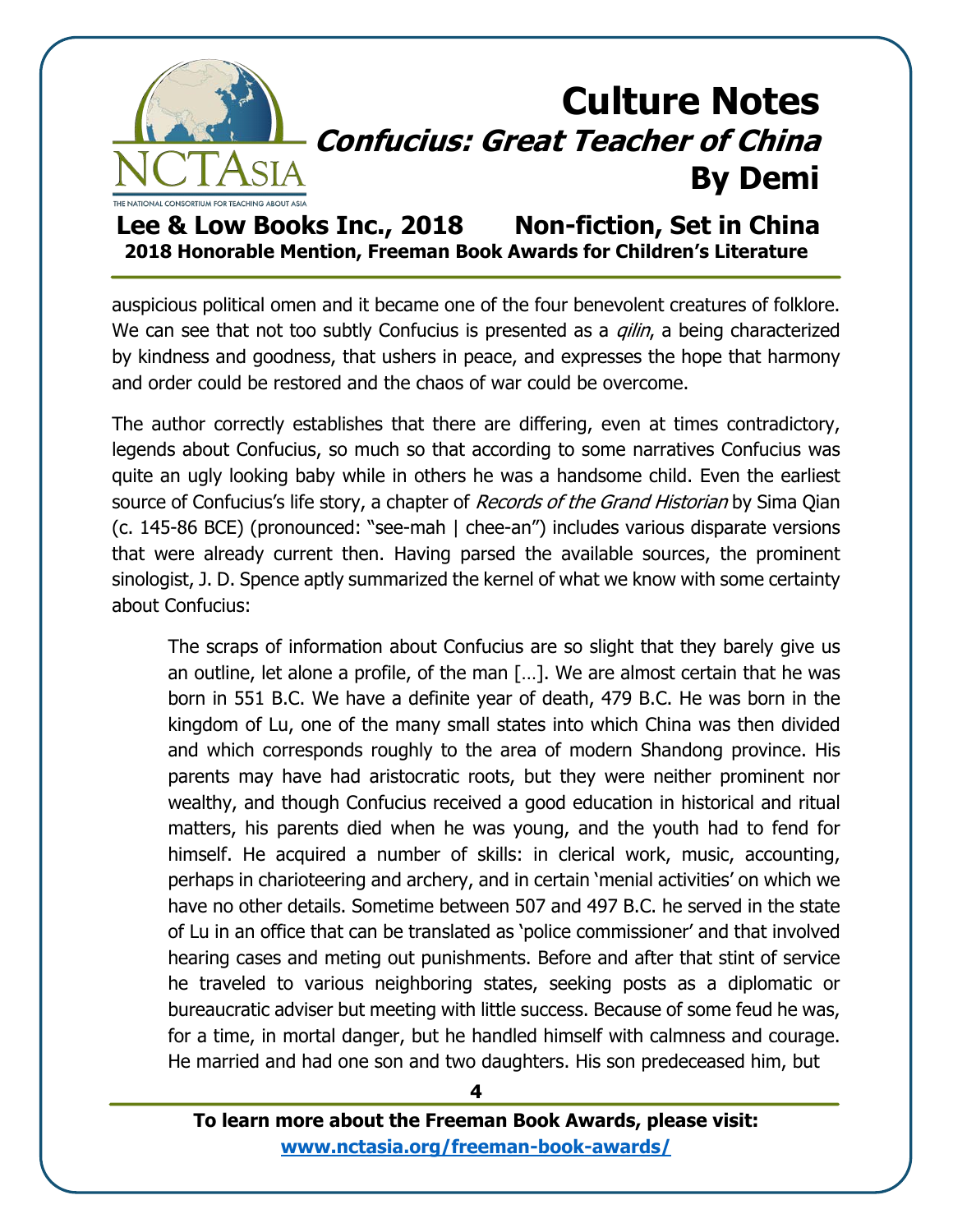

**Lee & Low Books Inc., 2018 Non-fiction, Set in China 2018 Honorable Mention, Freeman Book Awards for Children's Literature**

not before producing an heir. One of his daughters married a student of Confucius who had served time in jail. Confucius approved the match because he believed that the young man had in fact done no wrong. During his later years, Confucius was a teacher of what we might now call ethics, ritual, and philosophy; the names of 35 of his students have come down to us. (Spence 1993, 32-33)

Beyond this, other details are the result of later additions, speculation, apologetics, etc.

#### **Confucius's character**

Demi repeatedly portrays Confucius as a joyful person. I see the benefit of doing this to counteract the image of a resentful, inflexible, somehow sour Confucius that predominates in both the Eastern and Western imaginary. As with other aspects of Confucius, it is difficult to ascertain what his character was like. We find passages in the Lunyu (The Analects, pronounced: "loon-you") that depict him as being extremely kind to his disciples, in others he seems to be rather short tempered, or intolerant towards those who did not abide by what he considered to be the treasured customs of the past. What seems beyond doubt is that he was an extremely resilient and committed person, often idealized by his disciples and sometimes ridiculed by those who disagreed fundamentally with him as we see in the last chapters of the *Zhuangzi* (pronounced: "jwang-zuh"), one of the earliest and most important Daoist classics.

### **The Main Teachings of Confucius**

Here we also need to rely on sources that claim to accurately report his words and teachings but whose truthfulness we cannot fully corroborate. One of the main sources, if not the main source, is the Lunyu often translated as The Analects. It is one of the Four Books of the Confucian canon (the other three are the Great Learning, the Mencius, the Doctrine of the Mean). The Analects ostensibly reports Confucius's conversations with his disciples, as well as comments, and observations by his disciples. Most of them are very brief, sometimes truly puzzling, and it is not always self-evident why his disciples would choose to include a passage or comment. For simplicity's sake, in what follows I will refer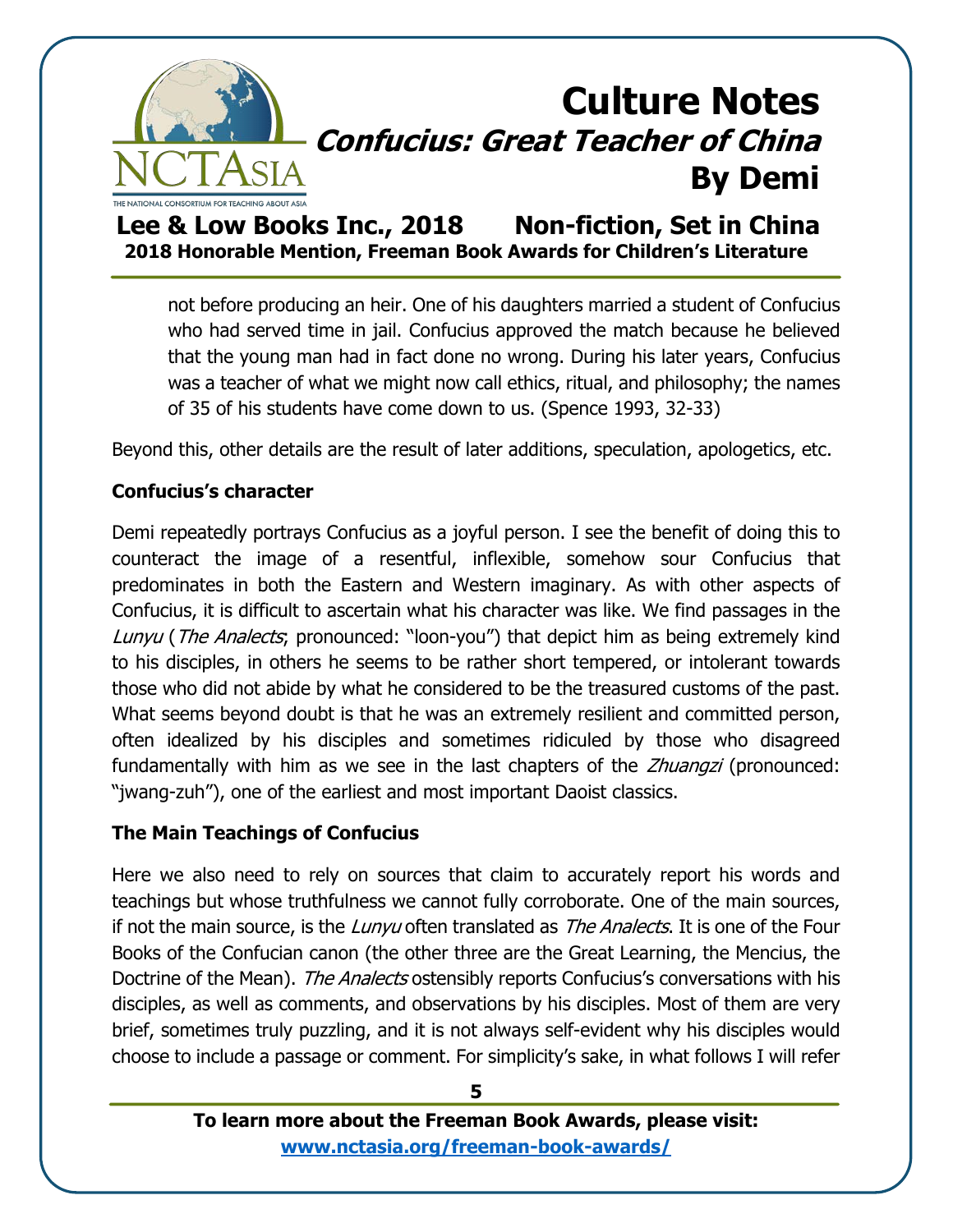

**Lee & Low Books Inc., 2018 Non-fiction, Set in China 2018 Honorable Mention, Freeman Book Awards for Children's Literature**

to what Confucius said but please bear in mind that I really mean what his disciples (and his disciples' followers) said that Confucius said!

When describing Confucius childhood and youth the author correctly establishes the centrality of learning and ritual in his life and philosophy. However, it is necessary to underscore that both learning and ritual need to be explained from the perspective of the Confucian project rather that anachronistically ascribing them current colloquial meanings. The Chinese word translated as ritual is  $li$  (pronounced: "lee"). Li has many dimensions: it encompasses ceremonies, rules of etiquette, prescriptions for proper behavior, customs, grand state as well as family rites, and ritual propriety. They are all connected, and they all foster the cohesion and correct ordering of society. Sometimes Confucius' emphasis on ritual is seen as empty formality but multiple passages in *The Analects* give the sense that the purpose of ritual is ultimately the transformation of our mind and habits. It is through ritual that we enact virtues and values. For instance, Confucius promoted ritual veneration of the deities, but he seems to have done so not to benefit the deities but to evoke specific qualities in human beings, such as respect and gratefulness. I have chosen this example purposefully, as ritual is often connected to God or Gods in the Western imagination. However, it is very clear that Confucius was mainly concerned with this world and that this concern took precedence over understanding the world beyond. For Confucius, commitment and practice, not belief, was central. Becoming truly human meant unceasingly cultivating virtues, such as, filial piety, trustworthiness, compassion, wisdom, and righteousness.

The highest virtue for Confucius was ren, often translated as humanness or benevolence. These translations are useful but they inevitable fall short, as ren subsumes all other virtues. The Chinese character for ren  $\Box$  (pronounced: "ren") can give us a sense of how encompassing it is and also of another central feature of the Confucian vision. Two elements make the character up:  $\land$  (person) and  $\equiv$  (two). *Ren* is of necessity relational, it can only be enacted in our interactions with others. Thus, for instance, we cultivate filial-piety by greeting our parents respectfully, this, in turn, is understood as a ritual action. We can say that it is through ritual practice that we enact and cultivate virtues.

> **To learn more about the Freeman Book Awards, please visit: [www.nctasia.org/freeman-book-awards/](https://nctasia.org/freeman-book-awards/)**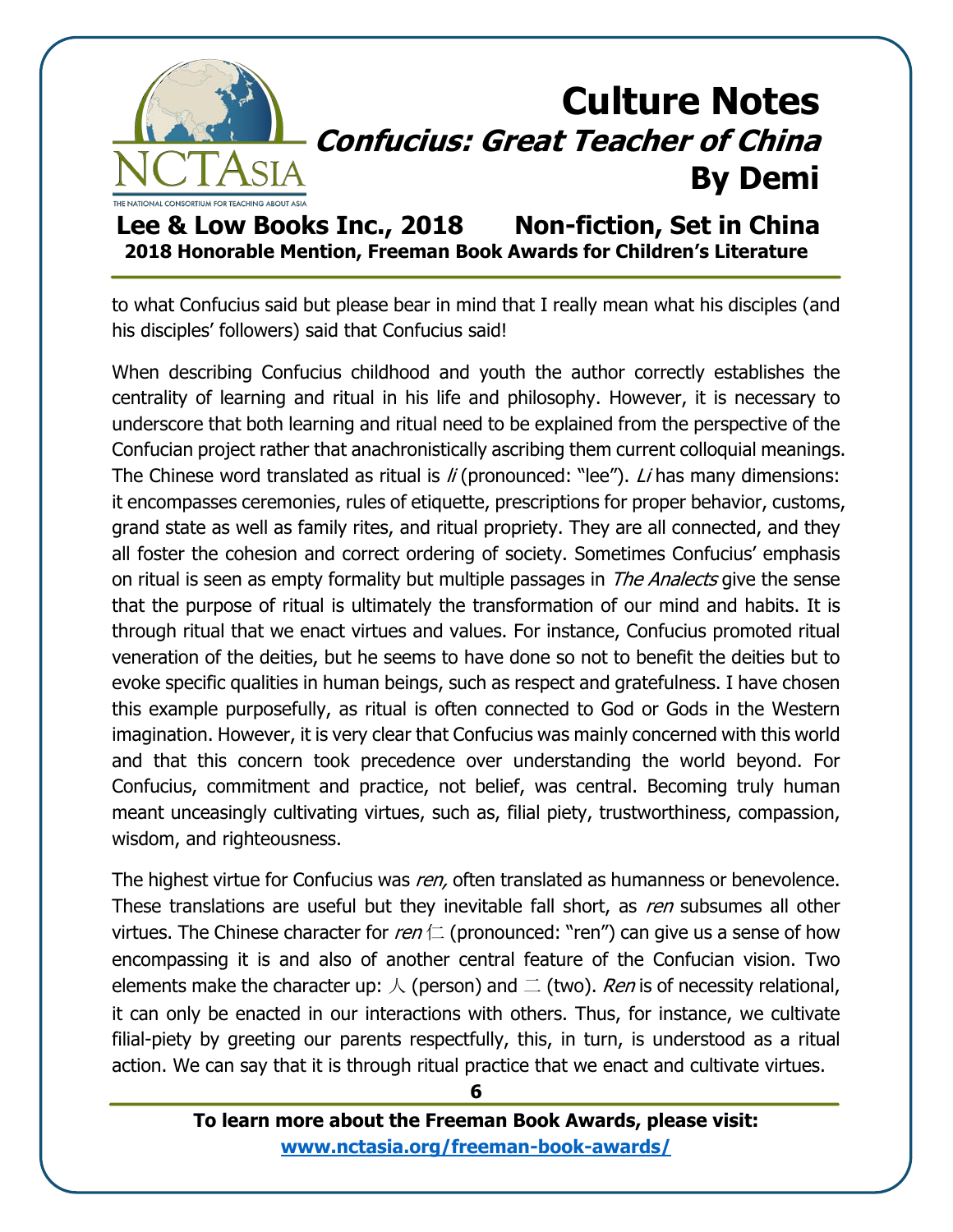

**Lee & Low Books Inc., 2018 Non-fiction, Set in China 2018 Honorable Mention, Freeman Book Awards for Children's Literature**

This constant striving was for Confucius the best possible way to attain true and lasting social harmony.

In this regard, Demi states that "Chinese society at that time emphasized that children should obey parents, wives obey husbands, common people should obey leaders, and everyone should know their places. It was believed this orderly living would bring continual harmony and peace." This is partially correct but can give an inaccurate sense of what the society Confucius lived in was like. That children owed obedience to their parents, wives to husbands, etc. was a view that, for Confucius, the ancient people of the Golden Age (which for Confucius had been the Western Zhou) upheld, and he saw the need to re-establish it. Thus, Confucius placed great importance on what he called the five relationships (sometimes translated as the five basic, constant or eternal relationships):

**Father - Son**

**Ruler - Subject**

#### **Husband - Wife**

#### **Older brother - Younger brother**

#### **Friend - Friend**

Demi mentions one side of the relationship, for instance, that wives should obey husbands. This one-sidedness has been common even in academia with the consequence that the teachings of Confucius are often seen as inherently authoritarian, misogynistic, and/or dogmatic. It is very important to present a more thorough description of the tradition to avoid this tendency. Confucius did think that a virtuous wife should obey her husband, but he also stated that a husband should provide for his wife. There was a sense of reciprocity that is all too often ignored, and yet reciprocity is absolutely central to the Confucian project. Just as a husband would be right in divorcing a wife that did not obey him, a wife would be right in divorcing a husband who did not provide for her, and in this

> **To learn more about the Freeman Book Awards, please visit: [www.nctasia.org/freeman-book-awards/](https://nctasia.org/freeman-book-awards/)**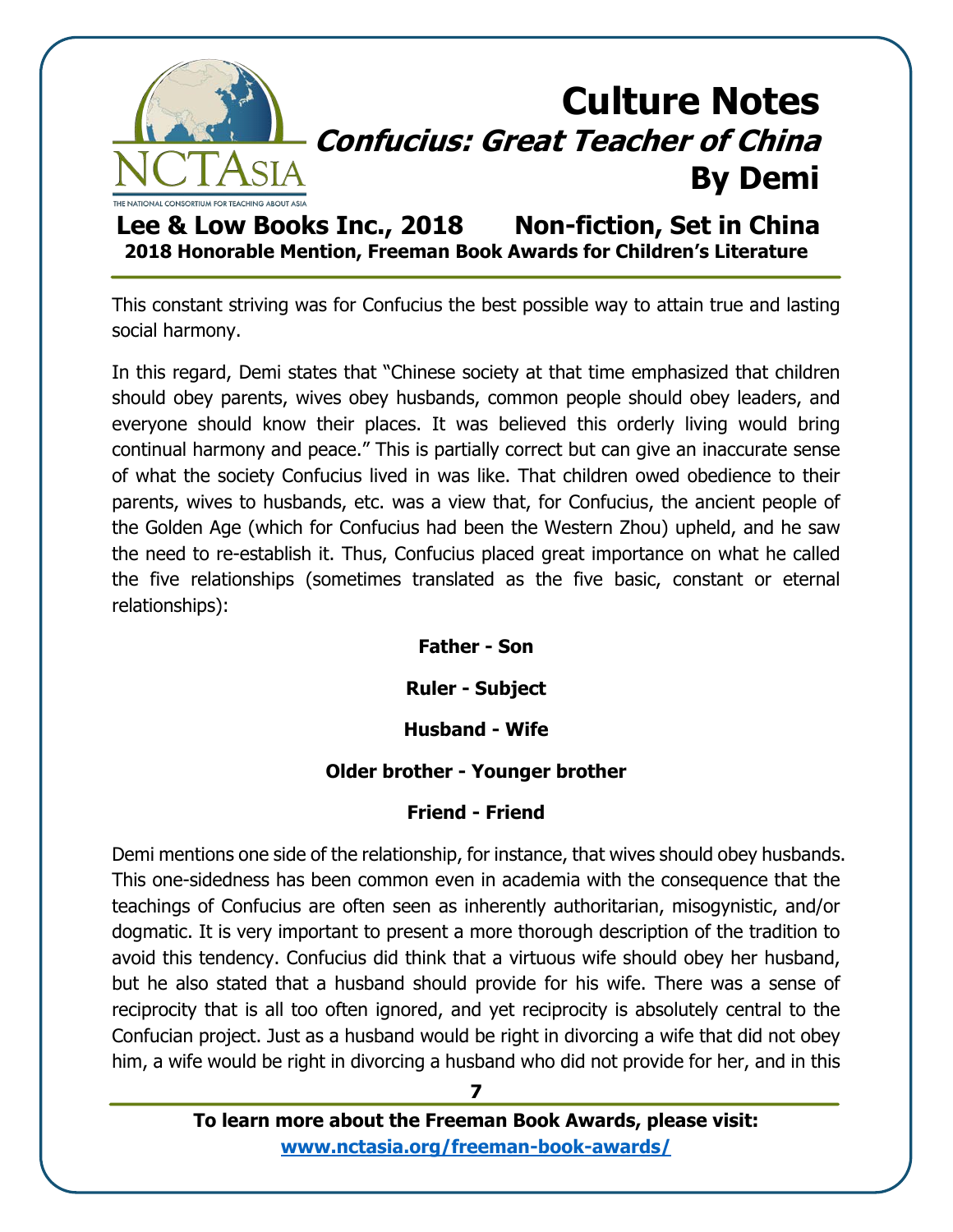

**Lee & Low Books Inc., 2018 Non-fiction, Set in China 2018 Honorable Mention, Freeman Book Awards for Children's Literature**

Confucius was way ahead of his time. Similarly, just as a subject owed obedience to the ruler, the ruler must be humane and rule for the benefit of the subjects. In the Mencius (a book named after one of Confucius's most influential disciples, pronounced: "men-seeus"), one of his students complains about an inhumane, oppressive ruler and asks Mencius if it would be permissible to overthrow him. Mencius replies "such a man does not deserve to be called a 'ruler.' He is a tyrant, I would not condone overthrowing a ruler, but to overthrow a tyrant is just" (Book 1B, Chapter 15).

In chapter 18 of the *Analects* we also find Confucius stating that "When serving your parents, you may criticize them gently; if they do not follow your advice, you may press further, but you should be even more respectful. Never let your efforts lead to anger." Clearly, obedience, even to one's parents, does not mean blind or abject obedience for Confucius as it is all too often believed.

#### **The role of education**

The title of the book is *Confucius: Great Teacher of China*, and the author emphasizes the centrality of education in the Confucian project. Indeed, Confucius can be considered a paragon of learning and education. Although he is often described as very conservative, he was also quite revolutionary in several ways. In this period (fifth century BCE), literacy and education in China (as everywhere else in the world) were the preserve of a very limited elite. Confucius changed that situation in China forever. He would not discriminate against anyone and was willing to teach anyone who wanted to learn from him. His only requirement was that the person had a real desire for and commitment to learning: "I won't teach a man who is not anxious to learn, and will not explain to one who is not trying to make things clear to himself. If I hold up one corner of a square and a man cannot come back to me with the other three, I won't bother to go over the point again" (VII, 8). A very interesting quotation to discuss with students to be sure!